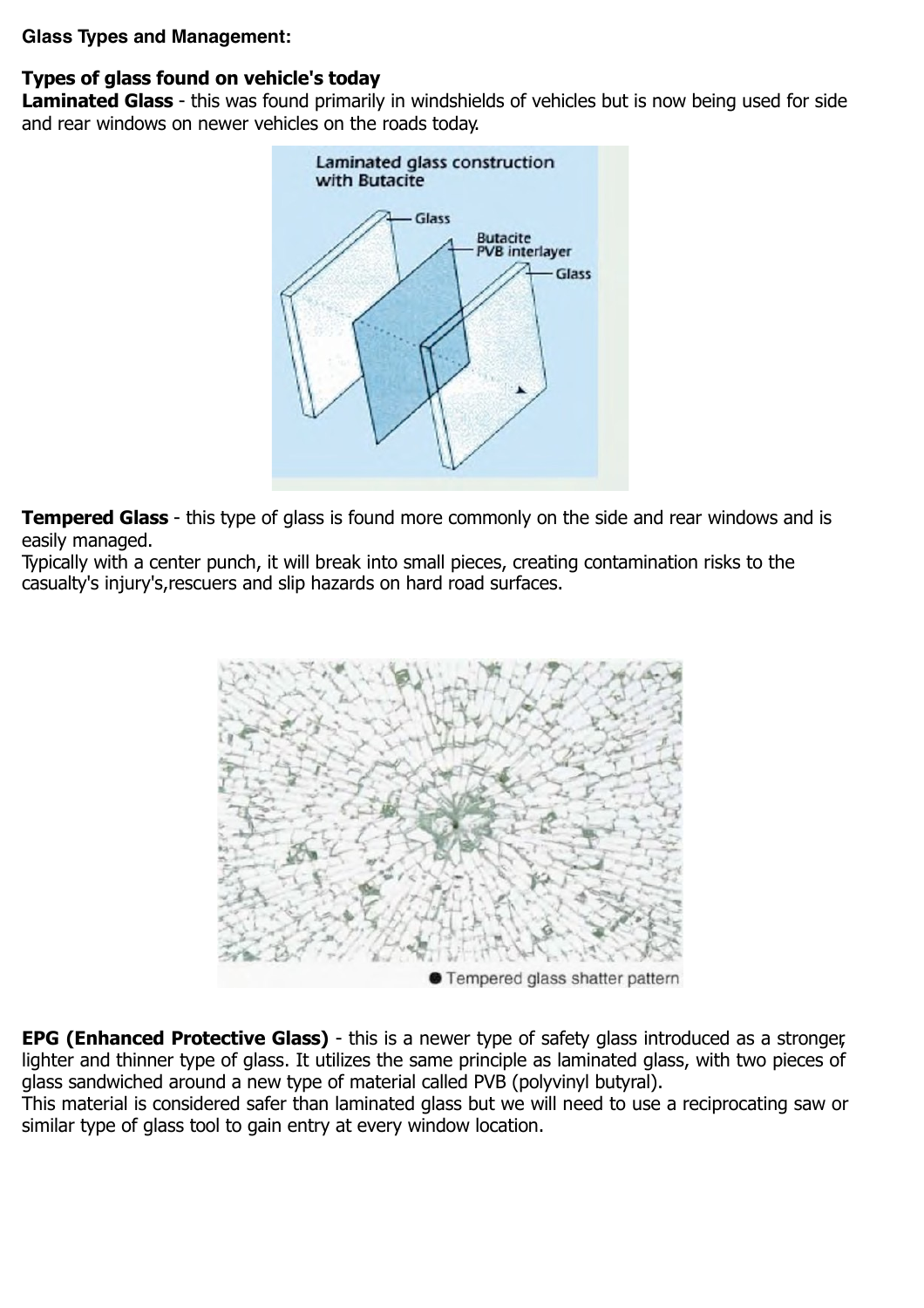**Polycarbonate Glass** - some manufacturers are considering using polycarbonate materials for their windows. It will be used initially in non-moving windows, such as the side windows on minivans.



**Below is a list of Vehicles with side laminated windows fitted either standard or optional:** Enhanced protective glass provides added protection against injury to vehicle occupants in case of an accident

#### **Standard**

**Model - Glass Position** Bentley Continental GT - Four doors Bentley Continental Flying Spur - Four doors Buick Enclave - Front doors Buick LaCrosse (2010 model) - Front doors Buick LaCrosse (current) - Front doors Buick Lucerne - Four doors Cadillac STS - Front doors Cadillac DTS - Four doors Cadillac SRX (2010) - Front doors Chevy Equinox (2010) - Front doors Chevy Malibu (acoustic) - Front doors Ferrari Superamerica - Roof Ford Taurus (2010) (acoustic) - Front doors Hyundai Genesis (acoustic) - Front doors Jaguar XJ Lamborghini Murcielago Lexus LX 570 - (acoustic) - Front doors Lexus RX 350 (2010) (acoustic) - Front doors Lexus GS 450h - Front doors Lexus LS 600h - Front doors Lincoln MKS - Front doors Mercedes CL 500 - Front door Mercedes CL 550 - Front door Mercedes S-Class (acoustic) - All glass Mercedes R-Class Mercedes S 400h (acoustic) - All glass Mercedes SL 650 AMG Black (acoustic) - All glass Mercedes Maybach (57 &62) (acoustic) - All glass Infiniti QX56 - Front doors Porsche 911 Targa - Roof Porsche GT Rolls Royce Phantom - Four doors Saab 9-4X (2010) - Front doors Saturn Aura (acoustic) - Front doors

**Optional Model - Glass Position** Audi A8L - Four doors BMW 7 Series - Four doors Ford Flex Limited - Roof and - Front doors Ford Mustang - Roof Land Rover LR3 - Roof Land Rover Range Rover Sport - Front doors Land Rover Range Rover - Front doors Lexus LS 460 (acoustic) - Front doors Maserati Quatroporte Mercedes E-Class - Front doors Mercedes G-Class - Front doors Mercedes M-Class - Front doors Porsche Carrera - Roof Porsche Cayenne - Four doors, - Roof Subaru Forrester - Roof Subaru Outback - Roof Volkswagen Toureg - Four doors Volvo S-80 - Four doors, quarter window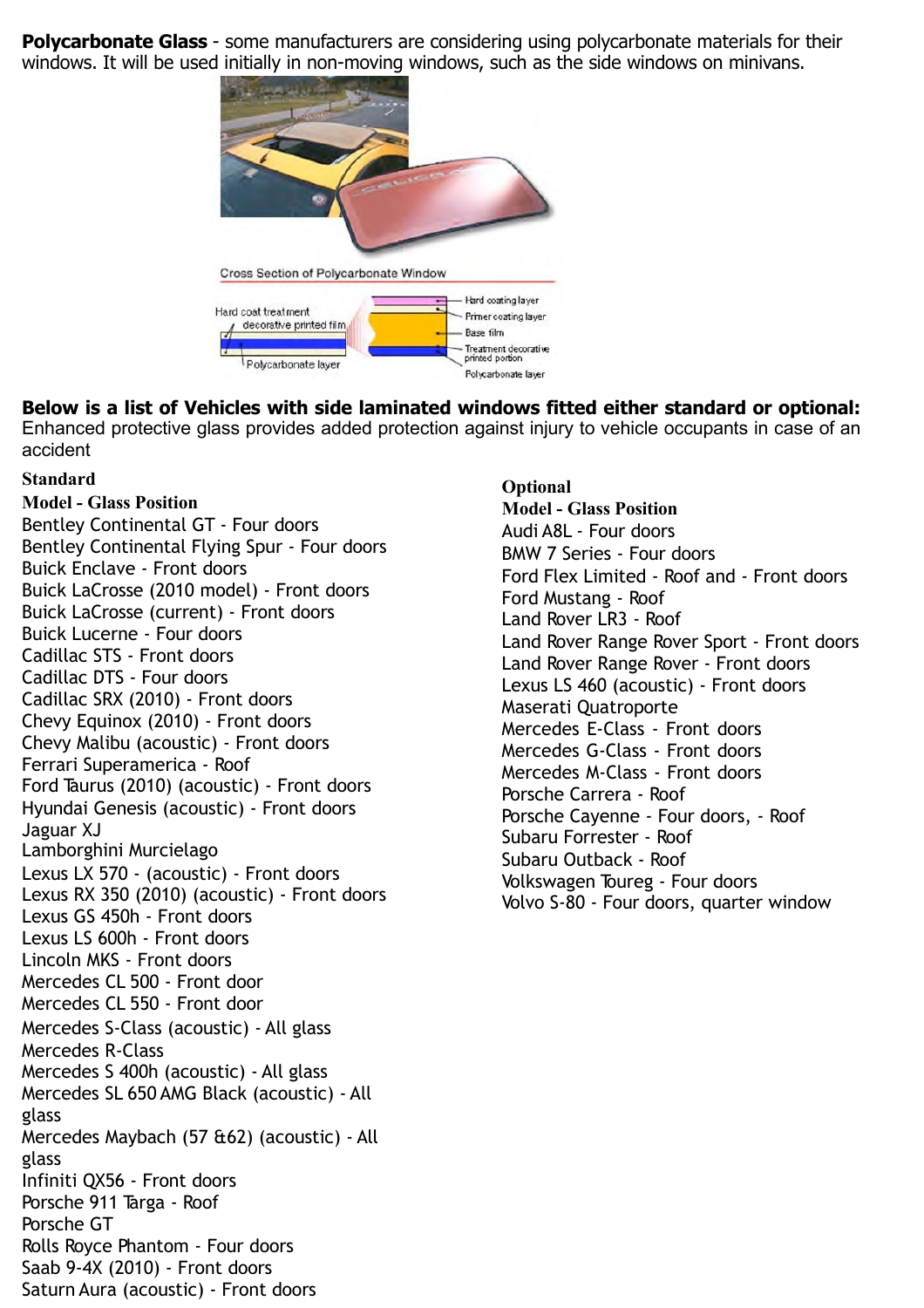## **How to deal with these different types of glazing at incidents:**

Before any glass is managed use the correct PPE including a dust mask, and preferable cover the casualty in a clear plastic sheet for their protection. Also use a dust mask for the casualty if they are not on positive pressure Oxygen.

### **Tempered Glass:**

This is dealt with in the normal way with the use of many tools such as a center punch, pliers, Glassmaster, small hammer and so on.

Use full casualty protection, I prefer the use of a small sheet instead of a Tear Drop as it can then be used to push the glass out of the window away from the vehicle, but having said that a Tear Drop can be useful to reach areas that are just out of arms reach with a sheet. Use a small sheet on the floor to collect the glass for removal so as not to contaminate the work area and it also prevents creating a slip hazard, however don't waste valuable resources to clear the glass, unless it creates a significant risk, as more critical jobs may have to take priority.

An example of a center punch can be seen below



**Laminated and EPG Glass**

Dealing with this type of glass is no mystery. You can manage this type of glass the same way we manage windshield glass. However casualty protection is paramount due to the glass dust that can be produced from cutting it.

If at first we have tried to break the side glazing with a center punch and after 2 -3 attempts nothing happens, we should take this as a sign that we are now dealing with Laminated or EPG glass. Software such as Moditech's CRS data will give you this information.

Firstly we must ask ourselves, do we have casualty access? If we do, is there a need to manage this glass, Laminated glass will not suddenly break like toughened glass if left un-managed. So there is no real need to waste time cutting it away, but a good idea may be to cover the glass to prevent any glass particles from flying around whilst carrying out certain cutting evolutions. Cutting with the glass in place is an acceptable practice.

A tip for cutting this type of glass with a reciprocating saw is to use a blade of around 6-8 TPI (teeth per inch) this creates slightly larger glass particles and very slightly reduces fine glass dust, a blade with higher TPI at high speed will cause the saw to melt the middle plastic layer of the glass which will in turn coat the blade in molten rubber and blunt it.

An easy way to deal with side door glass is to either cut across the top of the glass with a saw, and then hook the glass out so that you can then lever it down, which in effect folds the glass down the outside of the door and out of the way.

Secondly another way is to cut straight across the bottom of the glass and into the window frame; you can then hook the glass out and pull the whole upper piece down and away completely from the door.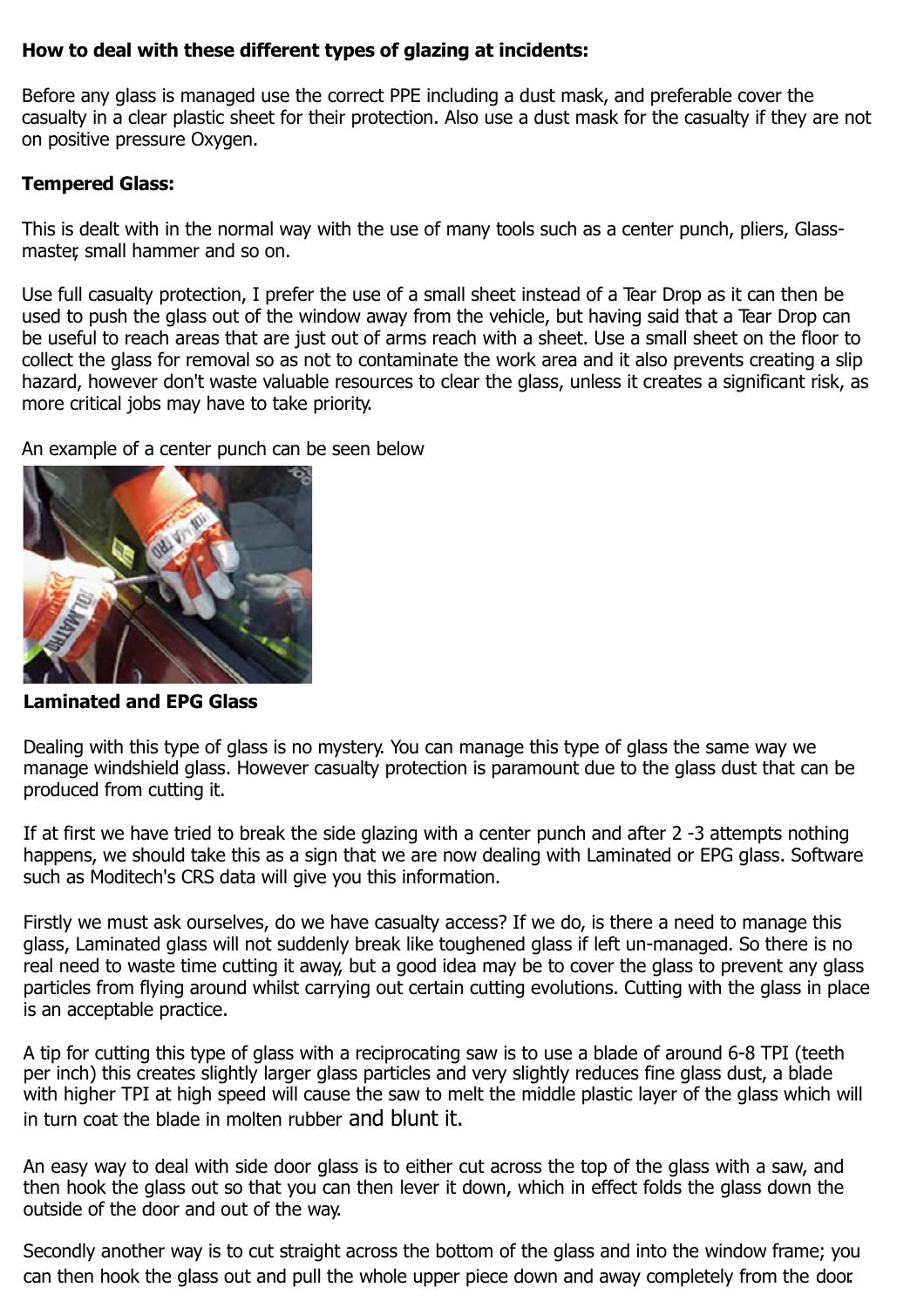

If the Laminated glass doesn't need to be managed for casualty access it can be left in situ and work carried out with it in place, if we are going to penetrate through the glass to cut pillars etc, we must put in place the correct PPE and casualty protection.

# **Polycarbonate glass**

This will either be fixed with adhesive or by screw type fixings, other means of fixing are used in the race circuit, it can be managed by cutting or prying out with spreaders or pry bar etc, or left in place. It is similar in material to a tear drop. If a reciprocating saw is used to cut the material, if the wrong saw speed and blade is used it will melt the plastic and cause the blade to be in-effective.

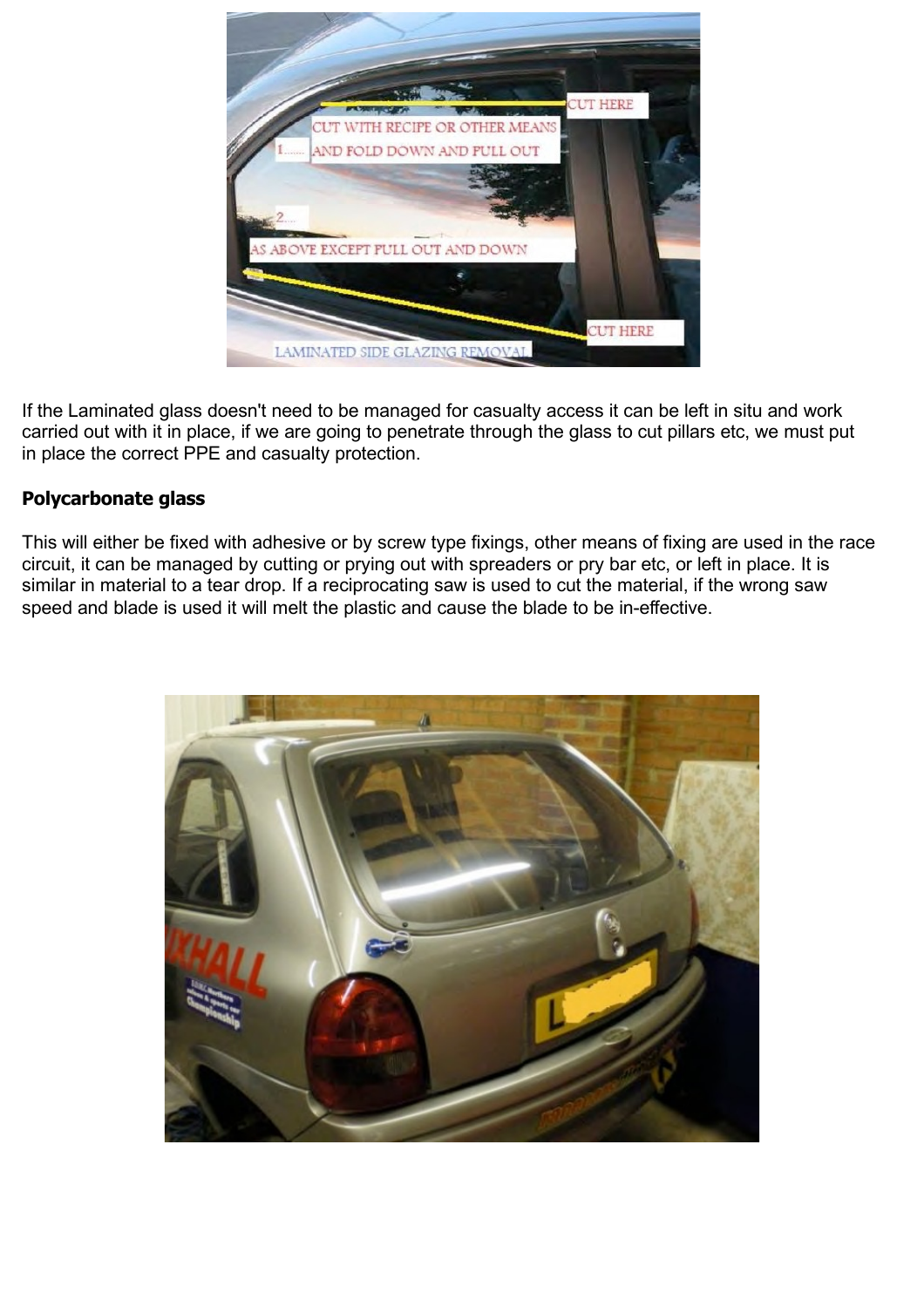#### **How do we know what type of glass it is**

On some vehicles the glass will be marked either Toughened, Tempered or Laminated, this obviously is simplest way to determine what the type of glass is. There are also many other markings on the glass that can give us this information, such as two lines above the country mark, here you can see the country mark is E17 in a circle, number one shows the two lines, these two lines tell us its Laminated. Look at this link for better information on markings "LINK"



Let us not get to worried, and waste valuable time at a crash scene by trying to read these markings to try and find exactly what type of glass we are dealing with.

Reading the vehicle damage and deformity, we should be able to see how the glass has reacted to the impact damage, this will give you a good indication as to what glass we are dealing with.

Keep it simple, if you try to break the side window with a center punch and after 2-3 attempts there is no break, we now know it will be Laminated or EPG glass, so do we need to remove it or leave in situ? Only the situation will dictate this.

"If you have the knowledge and are able to decifer the glass markings to determine the glass type" in and ideal situation this will be best practice, but again we must not waste valuable time and delay rescue operations.

Only manage the glass that needs to be managed, but plan ahead, do we want to have to manage glass later into the incident because our plan has changed ? Plan ahead !!

Whilst carrying out some training we found that the use of duct tape to minimise the glass dust created from cutting Laminated glass had little to no affect, it didn't hinder the cutting but the glass dust produced was substantial.